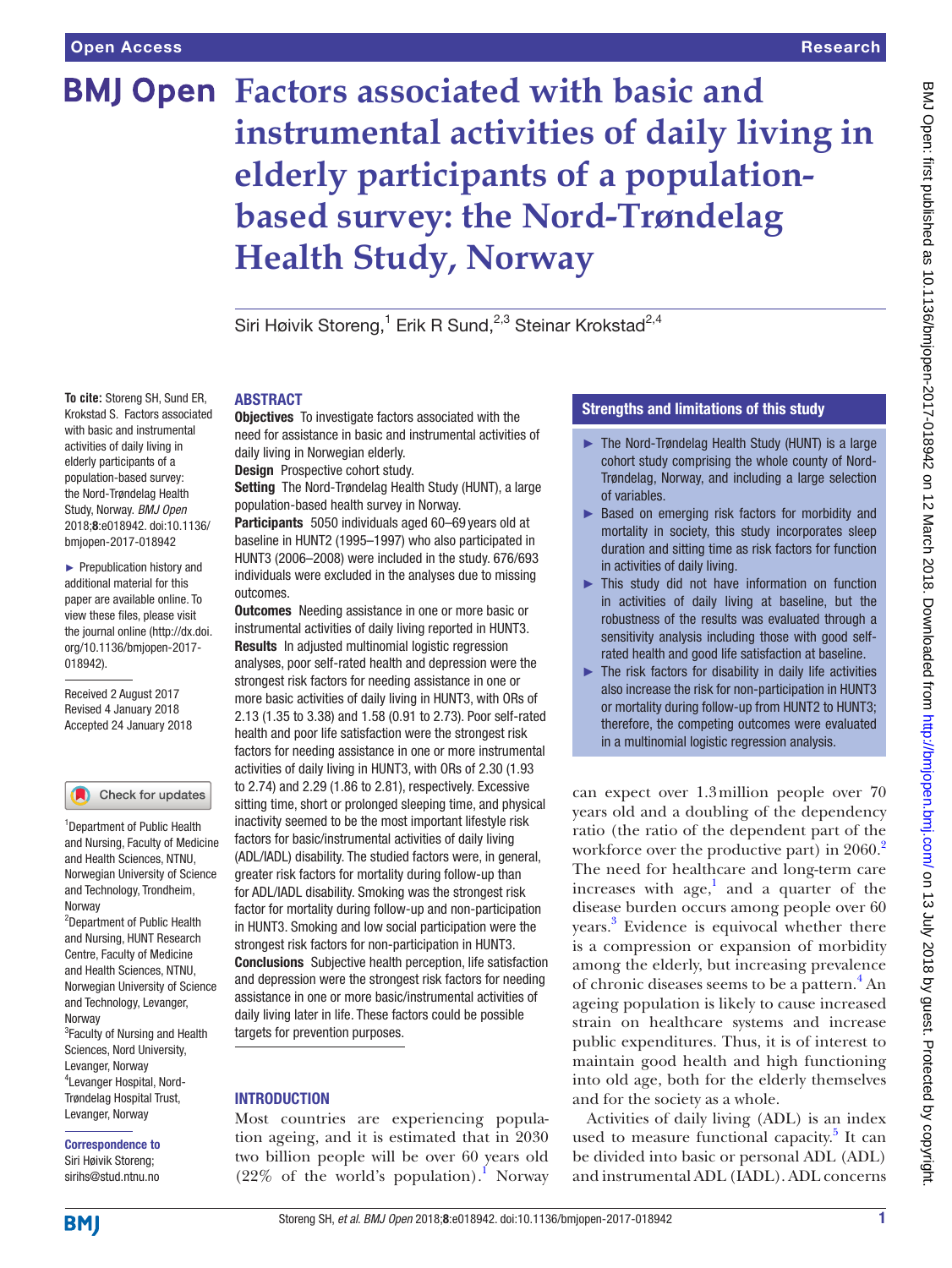the abilities necessary for basic functioning, whereas IADL includes functions necessary for living in a community. ADL and IADL disabilities increase with age,<sup>4</sup> and in Europe ADL disability has decreased over time,  $4^{6-11}$ whereas the results for IADL are ambiguous. $4912$  Women have been found to exhibit higher risk of developing functional disabilities than men,  $4613-15$  but regardless of more ADL disabilities women seem to live longer than men. [14](#page-8-5) ADL disability and functional decline predict morbidity and mortality, $16$  as well as nursing home admission and poor outcomes after hospital discharge. $17-19$ Once disabled, few persons over 85 years regain indepen-dent ADL function.<sup>[20](#page-8-8)</sup>

Meta-analyses and systematic reviews have identified risk factors for functional decline, such as physical inactivity, $2^{1-24}$  depression<sup>23</sup> <sup>25</sup> and poor self-rated health.<sup>23 26</sup> Smoking,<sup>25 27 28</sup> alcohol consumption<sup>[23 27 29–31](#page-8-10)</sup> and low social participation<sup>23</sup> <sup>28</sup> 32–35 have also been found to be factors for functional decline and ADL and IADL disability, whereas few studies have investigated anxiety in relation to functional decline.<sup>23</sup> Further, few studies have investigated the association between quality of life and the need for assistance in ADLs. One Swedish study found that low health-related quality of life was associated with more problems with IADL. $36$  In addition to the factors mentioned, we wanted to study the association between the new emerging risk factors sleeping time and sitting time and ADL/IADL disability in an elderly Norwegian population. These are known risk factors for mortality and morbidity $37-43$  and are also likely to be associated with disability, since disability is part of the continuum of population health change from risk factors, diseases, loss of function, disability and mortality.<sup>44</sup>

The aim of this study was to investigate risk factors for needing assistance in basic and instrumental ADLs among Norwegian elderly by using the Nord-Trøndelag Health Study (HUNT).

### **METHODS**

#### Study population

This study uses data from the HUNT Study. The HUNT Study is a regional health study that has been carried out three times: in 1984–1986, 1995–1997 and 2006–2008. The county of Nord-Trøndelag consists of rural areas and six small towns, but lacks large cities. The average income, prevalence of higher education and prevalence of current smokers are a little lower than in Norway overall. $45-47$  The population is stable (little inmigration and outmigration) and homogeneous,<sup>[48](#page-8-15)</sup> and it is considered to be fairly representative of Norway. $46$  All inhabitants in the county of Nord-Trøndelag over 20 years of age were invited to participate in the adult part of the HUNT Study. The participants completed questionnaires, undertook various clinical examinations and provided blood samples. The participation rate was  $69.5\%$  in HUNT2 and  $54.1\%$  in HUNT3.<sup>[48](#page-8-15)</sup> Every participant signed a written consent to participate. Details about the HUNT Study are extensively described elsewhere.<sup>46 48</sup>

The study group selected for this study included participants aged 60–69years in HUNT2 (1995–1997) who also had completed HUNT3 in 2006–2008 (n=5050). Unfortunately we did not have any information on ADL/ IADL status at baseline (in the 60–69years age group) because questions about ADLs and IADLs in the HUNT Study were only given to participants aged 70 years and older. Choosing an older age group at baseline would have yielded fewer participants and increased the healthy survivor bias. Therefore we selected the 60–69years age group as baseline in the multinomial logistic regression despite the limitation of not having information on ADL/ IADL status at baseline. Those missing information on ADL/IADL at HUNT3 were excluded from the analysis. A flow diagram illustrating the selection of participants is shown in [figure](#page-2-0) 1.

#### Variables

The wording of all questions and answer categories, as well as further details on the handling of the variables, are presented in online [supplementary material 1.](https://dx.doi.org/10.1136/bmjopen-2017-018942) The outcomes were defined as needing assistance of another person in one or more ADLs in HUNT3, non-participation in HUNT3, or mortality during follow-up between HUNT2 and HUNT3. Non-participation in HUNT3 was defined as individuals aged 60–69years old in 1995–1997 participating in HUNT2 but not in HUNT3. The HUNT Study is regularly updated with administrative national records containing information on participant status (died, emigrated, alive), from which we obtained information on mortality.

The independent variables in HUNT2 included lifestyle risk factors, psychological and subjective health perceptions. The lifestyle risk factors were defined as follows: being a daily smoker, participating only a few times a year or never in social activities, sitting 8hours or more daily, sleeping 6hours or less or 10hours or more, less than 3hours of light physical activity and no hard physical activity a week, and scoring 2 or more (out of 4) on the Cut down, Annoyed, Guilty and Eye opener (CAGE) questionnaire for problematic drinking behaviour.<sup>49</sup> The Hospital Anxiety and Depression Scale (HADS) was used to measure anxiety and depression, which consists of a separate score for anxiety and depression. The score was dichotomised, where a score of 8 or more (out of 21) was defined as a case of anxiety or depression. $50$ 

Confounders (HUNT2) were constitutional factors such as age, gender, education, marital status and chronic illness. Age was entered as a continous variable, gender had two categories (men and women), education was defined as primary (0–10 years), secondary (11–13 years) or tertiary education (higher education), and marital status was defined as being married or not, whereas chronic illness was self-reported (yes or no).

#### Statistical calculations

Using multinomial logistic regression models, we investigated the association between lifestyle risk factors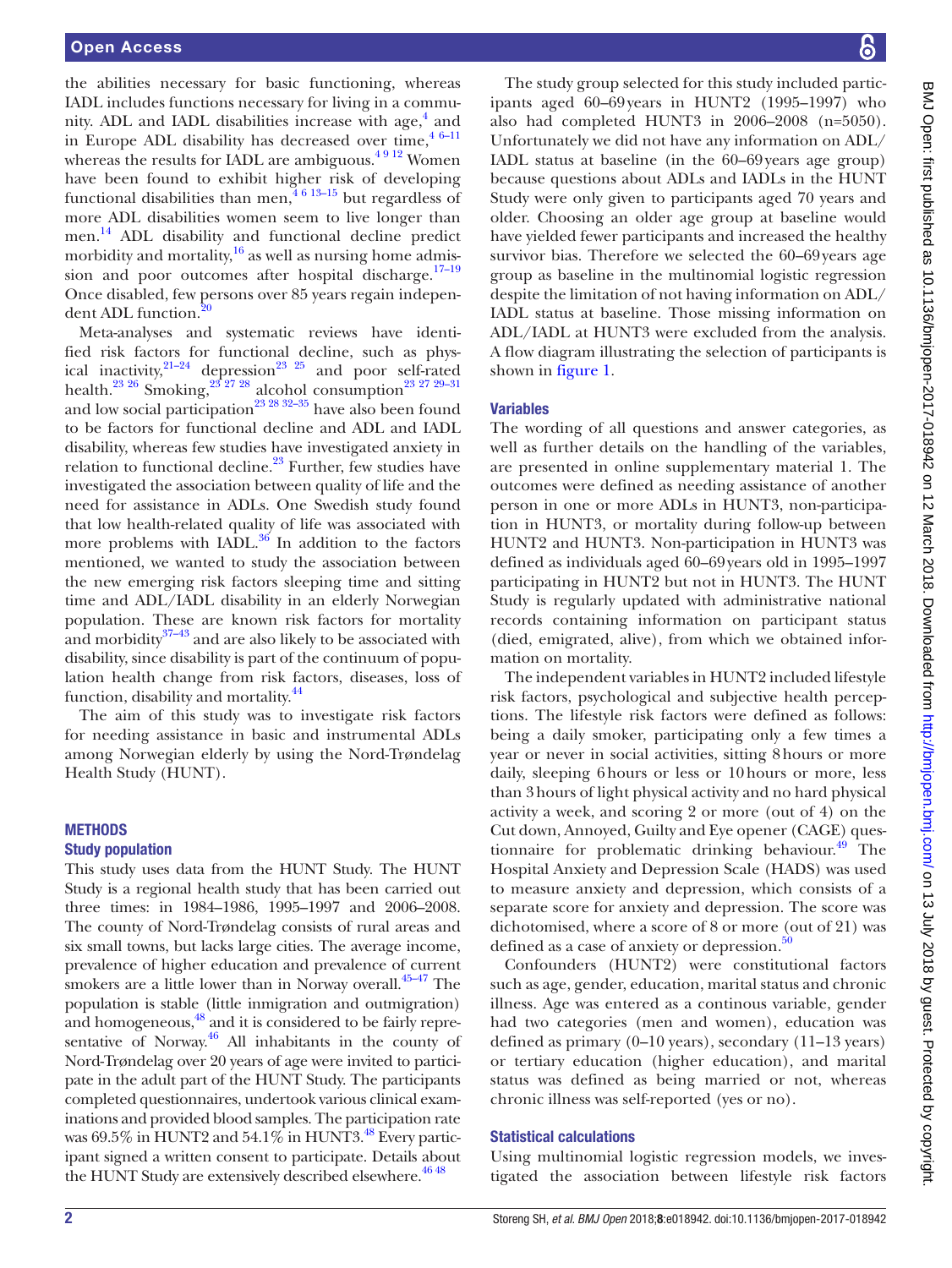

# **RESULTS**

 $n = 56581$ 

 $n = 1475$ 

 $n = 2533$ 

ADL  $n = 676$ 

IADL  $n = 693$ 

Died before HUNT3

Baseline characteristics for participants aged 60–69years in HUNT2 (1995–1997) who also participated in HUNT3 (2006–2008) are shown in [table](#page-3-0) 1. Valid percentages are shown for the variables and below the response rate (total). Of the 5050 participants, 45.8% were men and 54.2% were women. There were fewer with tertiary education (10.6%) compared with secondary (46.4%) and primary (42.9%). Low social participation (47.2%) and being physically inactive (44.5%) were the most prevalent independent variables, whereas problematic alcohol behaviour (4.8%) was the least prevalent. More participants reported needing assistance from another person in any of the IADLs (19.9%) than in ADLs (2.4%). A total of 20.3% needed assistance in any of the ADL/IADLs. The highest assistance need was reported for doing

(smoking, alcohol, physical inactivity, sitting time, sleep report Odds Ratios (OR) with 95%confidence intervals

and social participation), depression, anxiety, self-rated health and life satisfaction and the need for assistance from another person in ADLs or IADLs. The average follow-up time between HUNT2 and HUNT3 was 11 years. Separate multinomial logistic regression models were run for each independent variable to investigate the association with ADL and IADL disabilities. Using multinomial regression models allowed the simultaneous examination of competing outcomes mortality during follow-up and non-participation in HUNT3. Those missing information on ADL/IADL at HUNT3 were excluded from the analysis. The analyses were controlled for potential confounders including the constitutional factors age, gender, education, marital status and chronic illness.

**Participants HUNT2** 

60-69 years in HUNT2

Participated in HUNT3

 $(70-81 \text{ years})$ 

ADL  $n = 4374$ 

<span id="page-2-0"></span>IADL  $n = 4357$ 

 $n = 5050$ 

 $n = 65639$ 

 $n = 9058$ 

Study; IADL, instrumental ADL.

Since baseline information on ADL and IADL disability was not available at baseline in the 60–69years age group (only available for participants over 70 years old), we did a sensitivity analysis to evaluate the robustness of the results by including those answering having good selfrated health and good life satisfaction at baseline. We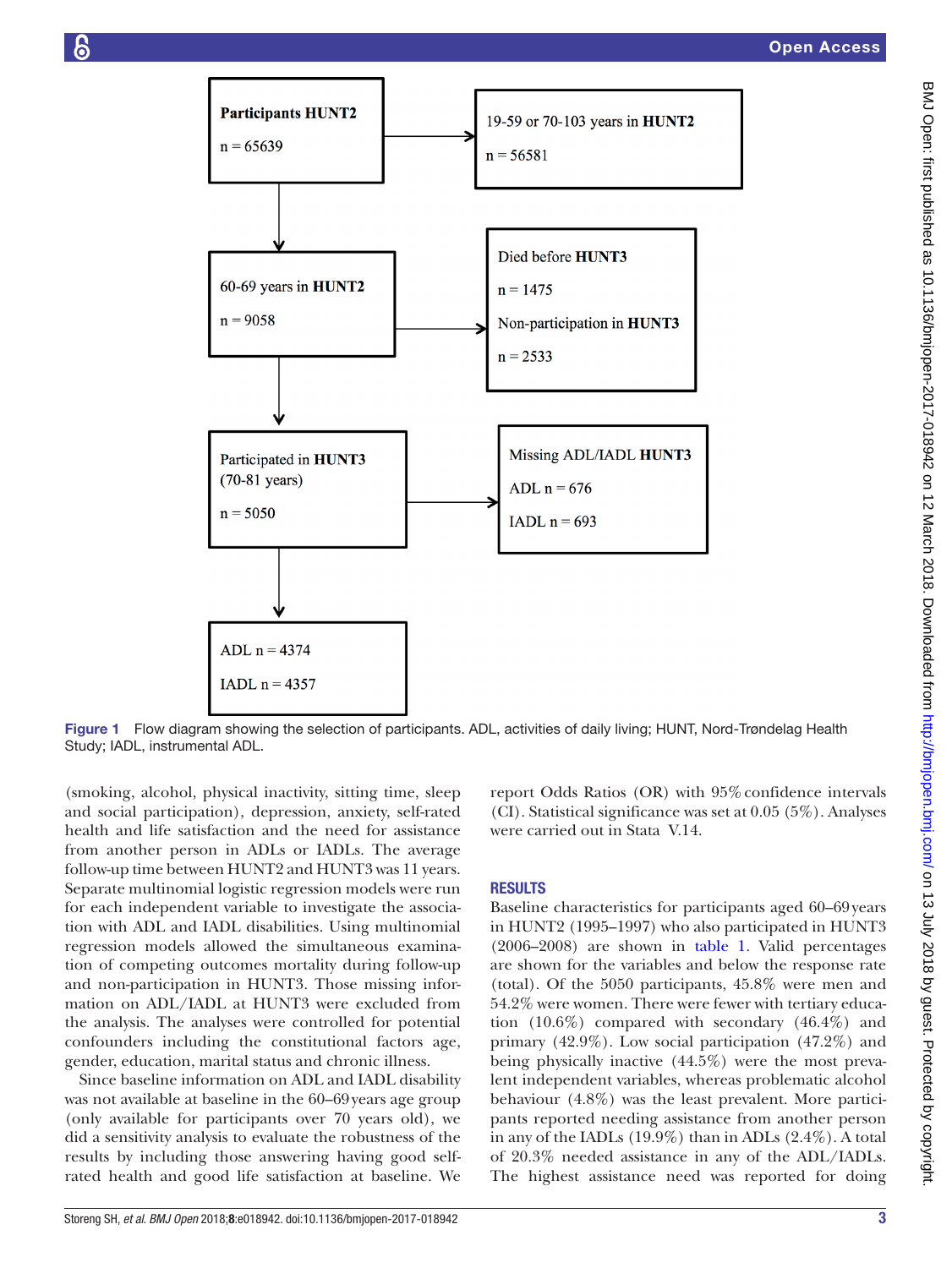<span id="page-3-0"></span>

| Table 1 Baseline characteristics of individuals aged 60–69 years old in 1995–1997 participating in the HUNT Study, HUNT2<br>(1995–1997) and HUNT3 (2006–2008), n=5050 |             |                                              |              |                                           |             |  |  |  |  |
|-----------------------------------------------------------------------------------------------------------------------------------------------------------------------|-------------|----------------------------------------------|--------------|-------------------------------------------|-------------|--|--|--|--|
| Independent<br>variables (HUNT2)<br>$n$ (%)                                                                                                                           |             | <b>Adjustment</b><br>variables (HUNT2) n (%) |              | <b>Outcome variables</b><br>(HUNT3)       | $n$ (%)     |  |  |  |  |
| Anxiety                                                                                                                                                               |             | Gender                                       |              | <b>ADL</b> disability                     |             |  |  |  |  |
| HADS-A≤7                                                                                                                                                              | 3471 (88.0) | Women                                        | 2738 (54.2)  | Walk                                      | 43 (1.0)    |  |  |  |  |
| HADS-A≥8                                                                                                                                                              | 472 (12.0)  | Men                                          | 2312 (45.8)  | <b>Toilet</b>                             | 32(0.7)     |  |  |  |  |
| Total                                                                                                                                                                 | 3943 (78.1) | Total                                        | 5050 (100.0) | Wash yourself                             | 50(1.2)     |  |  |  |  |
| Depression                                                                                                                                                            |             | Education                                    |              | Bath/shower                               | 82(1.9)     |  |  |  |  |
| HADS-D≤7                                                                                                                                                              | 3996 (88.2) | Primary                                      | 2166 (43.0)  | <b>Dress</b>                              | 40 (0.9)    |  |  |  |  |
| HADS-D≥8                                                                                                                                                              | 534 (11.8)  | Secondary                                    | 2343 (46.5)  | Go to bed and get up                      | 34(0.8)     |  |  |  |  |
| Total                                                                                                                                                                 | 4530 (89.7) | Tertiary                                     | 533 (10.6)   | Eat                                       | 22(0.5)     |  |  |  |  |
| Self-rated health                                                                                                                                                     |             | <b>Total</b>                                 | 5042 (99.8)  | No ADL                                    | 4270 (97.6) |  |  |  |  |
| Good                                                                                                                                                                  | 3145 (62.8) | Marital status                               |              | Any ADL                                   | 104(2.4)    |  |  |  |  |
| Poor                                                                                                                                                                  | 1864 (37.2) | <b>Married</b>                               | 4021 (79.8)  | Average ADL                               | 0.02        |  |  |  |  |
| Total                                                                                                                                                                 | 5009 (99.2) | Unmarried                                    | 1021 (20.2)  | Total                                     | 4374 (86.6) |  |  |  |  |
| Life satisfaction                                                                                                                                                     |             | <b>Total</b>                                 | 5042 (99.8)  | <b>IADL</b> disability                    |             |  |  |  |  |
| Good                                                                                                                                                                  | 4253 (85.8) | Chronic illness                              |              | Prepare warm meals                        | 141(3.3)    |  |  |  |  |
| Poor                                                                                                                                                                  | 702 (14.2)  | No                                           | 2378 (50.0)  | Do light housework                        | 76 (1.8)    |  |  |  |  |
| Total                                                                                                                                                                 | 4955 (98.1) | Yes                                          | 2381 (50.0)  | Do heavier housework                      | 564 (13.1)  |  |  |  |  |
| Daily smoker                                                                                                                                                          |             | Total                                        | 4759 (94.2)  | Do the laundry                            | 347(8.2)    |  |  |  |  |
| No                                                                                                                                                                    | 3997 (80.1) |                                              |              | Pay bills                                 | 168 (3.9)   |  |  |  |  |
| <b>Yes</b>                                                                                                                                                            | 992 (19.9)  |                                              |              | Take the medicines                        | 56(1.3)     |  |  |  |  |
| Total                                                                                                                                                                 | 4989 (98.8) |                                              |              | Go out                                    | 69 (1.6)    |  |  |  |  |
| Alcohol                                                                                                                                                               |             |                                              |              | Do the shopping                           | 142(3.3)    |  |  |  |  |
| CAGE≤1                                                                                                                                                                | 3315 (95.2) |                                              |              | Take the bus                              | 301(7.2)    |  |  |  |  |
| $CAGE \geq 2$                                                                                                                                                         | 167(4.8)    |                                              |              | No IADL                                   | 3488 (80.1) |  |  |  |  |
| Total                                                                                                                                                                 | 3482 (69.0) |                                              |              | Any IADL                                  | 869 (19.9)  |  |  |  |  |
| Sleep duration                                                                                                                                                        |             |                                              |              | Average IADL                              | 0.20        |  |  |  |  |
| 7-9 hours                                                                                                                                                             | 3669 (83.0) |                                              |              | Total                                     | 4357 (86.3) |  |  |  |  |
| $≤6/≥10$                                                                                                                                                              | 749 (17.0)  |                                              |              | <b>ADL/IADL disability</b>                |             |  |  |  |  |
| Total                                                                                                                                                                 | 4418 (87.5) |                                              |              | No ADL/IADL                               | 3501 (79.7) |  |  |  |  |
| <b>Sitting time</b>                                                                                                                                                   |             |                                              |              | Any ADL/IADL                              | 891 (20.3)  |  |  |  |  |
| $\leq$ 7 hours                                                                                                                                                        | 2974 (73.4) |                                              |              | Average ADL/IADL                          | 0.20        |  |  |  |  |
| $\geq 8$ hours                                                                                                                                                        | 1078 (26.6) |                                              |              | <b>Total</b>                              | 4392 (87.0) |  |  |  |  |
| Total                                                                                                                                                                 | 4052 (80.2) |                                              |              |                                           |             |  |  |  |  |
| Social participation                                                                                                                                                  |             |                                              |              | Mortality during follow-<br><b>up</b>     | 1475        |  |  |  |  |
| Participates                                                                                                                                                          | 2341 (52.8) |                                              |              | Non-participation in<br>HUNT <sub>3</sub> | 2533        |  |  |  |  |
| Seldom, never                                                                                                                                                         | 2094 (47.2) |                                              |              |                                           |             |  |  |  |  |
| Total                                                                                                                                                                 | 4435 (87.8) |                                              |              |                                           |             |  |  |  |  |
| Physical activity                                                                                                                                                     |             |                                              |              |                                           |             |  |  |  |  |
| Active                                                                                                                                                                | 2403 (55.5) |                                              |              |                                           |             |  |  |  |  |
| Inactive                                                                                                                                                              | 1928 (44.5) |                                              |              |                                           |             |  |  |  |  |
| Total                                                                                                                                                                 | 4331 (85.8) |                                              |              |                                           |             |  |  |  |  |

ADL, activitiesof daily living; CAGE, Cut down, Annoyed, Guilty, Eye opener (questionnairefor problematic alcohol behaviour); HADS-A, Hospital Anxiety and Depression Scale-Anxiety; HADS-D, Hospital Anxiety and Depression Scale-Depression; HUNT, Nord-Trøndelag Health Study; IADL, instrumentalactivities of daily living.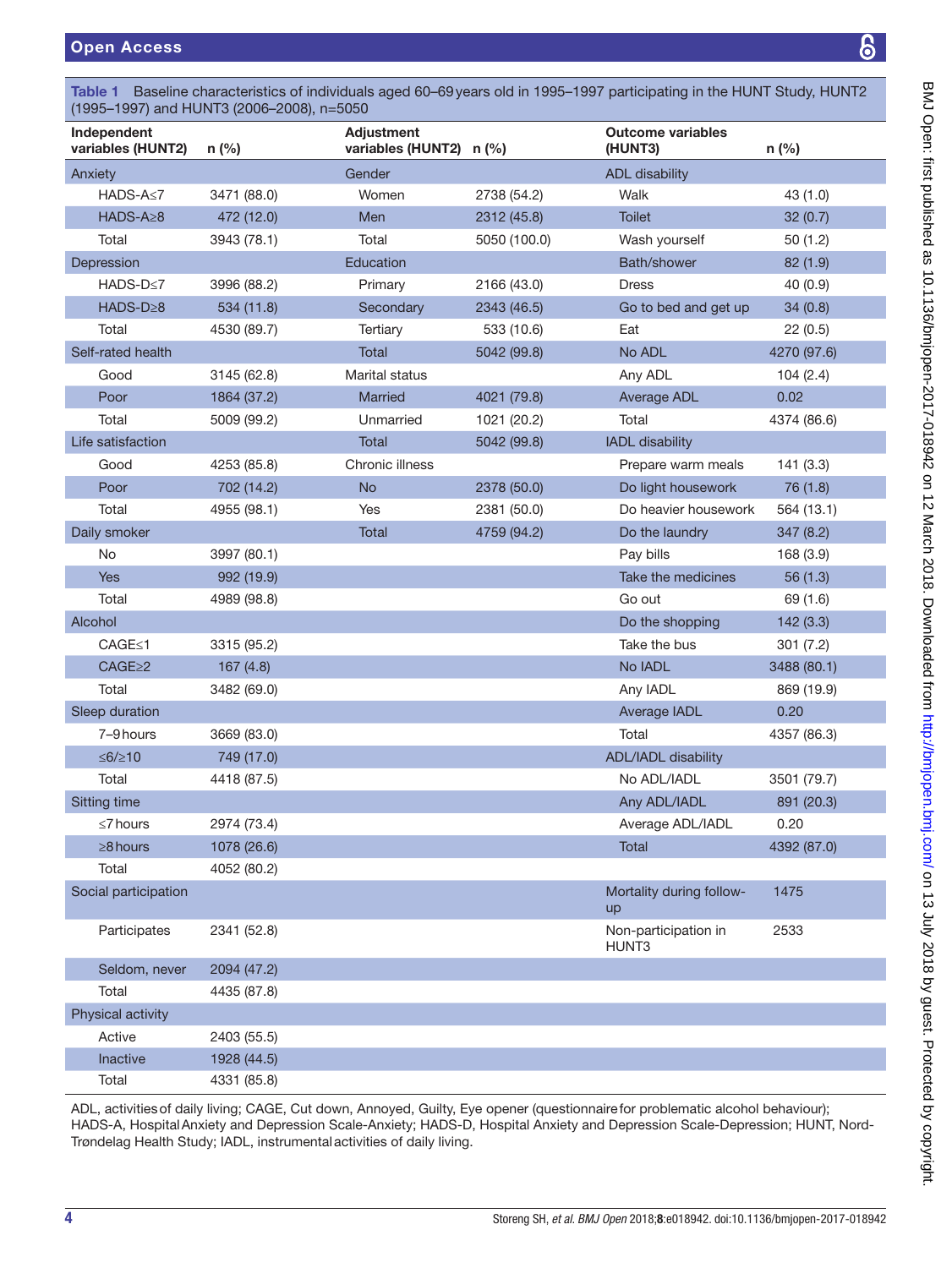heavier housework  $(13.1\%)$ , doing the laundry  $(8.2\%)$ and taking the bus  $(7.2)$ . There was  $0.8\% -31.0\%$  missing on the independent variables, most on the questions about problematic alcohol behaviour comprising CAGE. There was 13% missing on the ADL and IADL variables in HUNT3. These cases were excluded from the analysis.

The association between lifestyle risk factors, selfrated health, life satisfaction, anxiety and depression, and the need for assistance in ADLs, mortality during follow-up and non-participation in HUNT3 11 years later is shown in [table](#page-5-0) 2. We report ORs from adjusted multinomial logistic regression analyses. Unadjusted analyses are included in online [supplementary material 2.](https://dx.doi.org/10.1136/bmjopen-2017-018942) The adjusted analyses show that poor self-rated health and depression were the strongest risk factors for needing assistance in one or more ADLs in HUNT3 (OR=2.13and 1.58). Short or prolonged sleeping time, smoking and physical inactivity were the most important lifestyle risk factors for needing assistance in ADL (OR=1.50, 1.43 and 1.42). All risk factors except poor self-rated health and short or prolonged sleeping time were stronger risk factors for mortality during follow-up than for being ADL disabled in HUNT3. Smoking was the most important risk factor for mortality during follow-up and non-participation in HUNT3 (OR=2.66and 2.12). Being a daily smoker and low social participation were the strongest risk factors for non-participation in HUNT3 compared with ADL disability.

The association between lifestyle risk factors, self-rated health, life satisfaction, anxiety and depression, and the need for assistance in IADLs, mortality during follow-up and non-participation in HUNT3 11 years later is shown in [table](#page-6-0) 3. We report ORs from adjusted multinomial logistic regression analyses. Unadjusted analyses are included in online [supplementary material 2.](https://dx.doi.org/10.1136/bmjopen-2017-018942) In the adjusted analyses poor self-rated health, poor life satisfaction and depression were the strongest risk factors for needing assistance in one or more IADLs in HUNT3 (OR=2.30, 2.29 and 1.79, respectively). Physical inactivity and excessive sitting time were the most important lifestyle risk factors for needing assistance in IADL (OR=1.61and 1.40). Smoking was the most important risk factor for mortality during follow-up and non-participation in HUNT3 (OR=2.73and 2.17). Poor self-rated health and poor life satisfaction were also strong risk factors for mortality during follow-up (OR=2.21and 2.11). Being a smoker and low social participation were the strongest risk factors for non-participation in HUNT3 compared with IADL disability.

# Sensitivity analysis

The sensitivity analysis including a healthy cohort at baseline (selecting those with good self-rated health and good life satisfaction at baseline) showed that the ORs for mortality during follow-up and non-response in HUNT3 was lower than in the original analyses (online [supplementary material 3](https://dx.doi.org/10.1136/bmjopen-2017-018942)). All factors except physical inactivity showed stronger associations with ADL function in HUNT3. Physical inactivity had considerably lower OR for ADL in the sensitivity analysis (OR=0.97 (0.45 to 2.06)), compared with the original analysis (OR=1.42 (0.91 to 2.23)). All factors showed weaker associations with IADL disability in the sensitivity analysis.

# **DISCUSSION**

In this study we found that poor self-rated health, poor life satisfaction and depression were the strongest risk factors for needing assistance in one or more ADL/ IADL. Additionally, we showed that the emerging risk factors short or prolonged sleeping time and excessive sitting time also increased the risk for ADL and IADL disability. Problematic alcohol behaviour and low social participation were not associated with ADL and IADL disability. The studied factors were, in general, greater risk factors for mortality during follow-up than for ADL/IADL disability. Daily smokers had greater risk for mortality during follow-up or not participating in HUNT3 compared with ADL/IADL disability, while low social participation was an additional risk factor for non-participation in HUNT3.

The main limitations of this study are the lack of ADL/IADL information at baseline, healthy survivor and participant bias and generalisability. We performed a sensitivity analysis to determine the robustness of the results given the lack of ADL/IADL status at baseline by including only those who answered having good self-rated health and good life satisfaction at baseline. The lower ORs for mortality during follow-up and non-response in HUNT3 in the sensitivity analysis could indicate a reduction in non-response bias. There were stronger associations between all factors and ADL function in HUNT3, except for physical inactivity, suggesting a general underestimation of the associations in the original analyses. The precision of the effect estimates was poor, but nevertheless the results from the sensitivity analysis indicated that the strength of the association between physical inactivity and ADL disability reported in the results might be exaggerated. Associations between all factors and IADL disability were weaker in the sensitivity analysis, suggesting that the associations could be weaker than indicated in the main analysis. However, physical inactivity, sleeping and sitting time remained the most important lifestyle risk factors. Lastly, assessing sleep through the hours lying down could be misleading, and the lack of a standardised assessment of sleep disorders and quality of life is a limitation. Anyhow, the results that short or prolonged sleeping time was an important risk factor for ADL and IADL disability could be instrumental for future studies on sleep disorders and ADL/IADL disability.

The healthy participant and survivor bias was evaluated through the use of multinomial logistic regression models to evaluate the competing outcomes mortality during follow-up and non-participation in HUNT3. Non-participants in the HUNT3 Study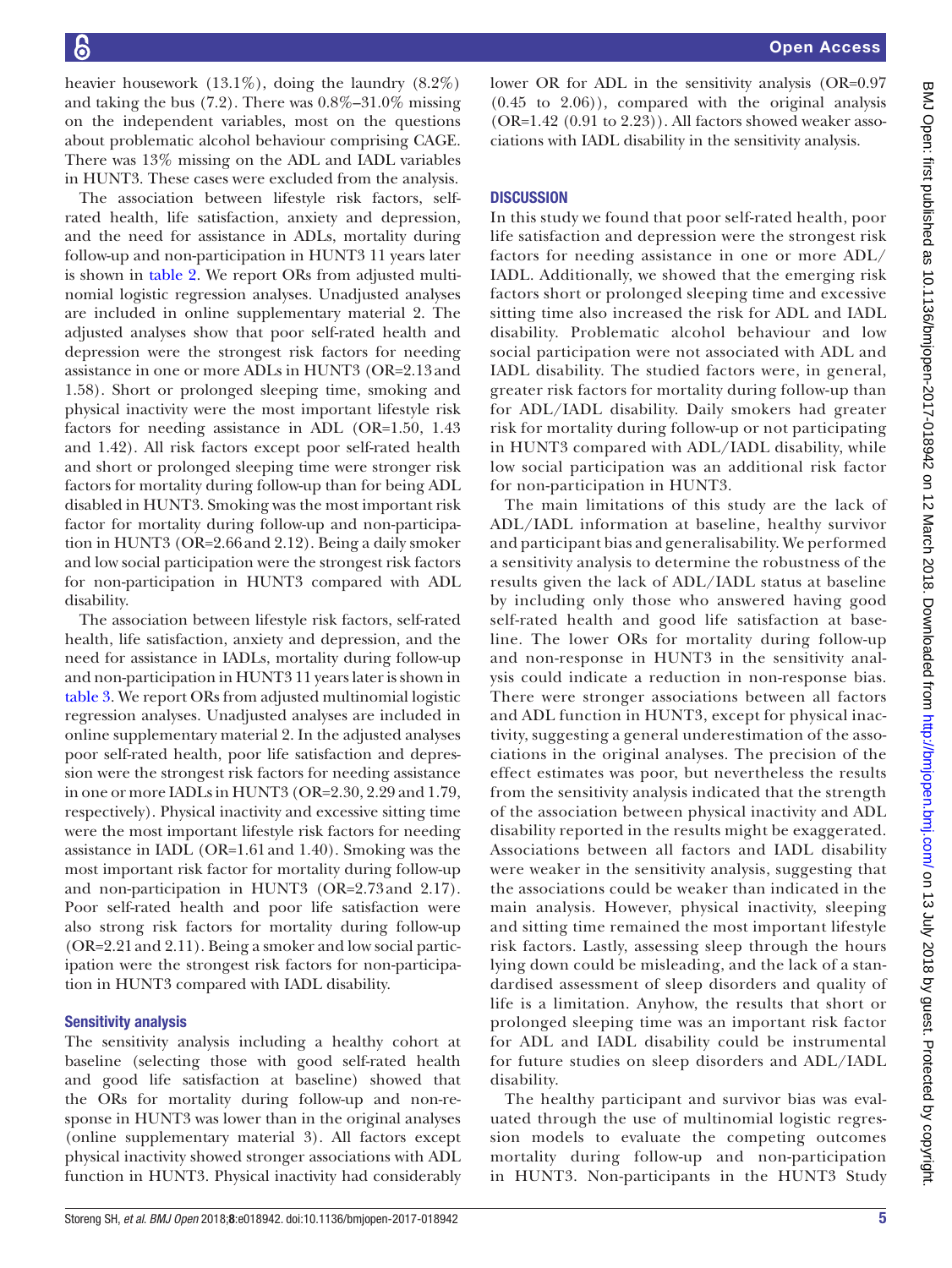<span id="page-5-0"></span>Table 2 ORs from multinomial logistic regression analyses showing the association between lifestyle risk behaviours, selfrated health, life satisfaction, anxiety and depression in participants aged 69–69 years in HUNT2 (1995–1997, baseline) and the need for assistance in basic activities of daily living, mortality during follow-up and non-participation in HUNT3 (2006–2008, main and competing outcomes)

| <b>ADL</b> independent |      | <b>ADL disability</b> |      |                           | Mortality during follow-up |      |                           | Non-participation in HUNT3 |      |                           |
|------------------------|------|-----------------------|------|---------------------------|----------------------------|------|---------------------------|----------------------------|------|---------------------------|
|                        | n    | n                     | OR*  | 95% CI                    | n                          | OR*  | 95% CI                    | n                          | OR*  | 95% CI                    |
| Self-rated health      |      |                       |      |                           |                            |      |                           |                            |      |                           |
| Good                   | 2571 | 40                    | 1.00 | Ref                       | 608                        | 1.00 | Ref                       | 1271                       | 1.00 | Ref                       |
| Poor                   | 1422 | 55                    | 2.13 | $(1.35 \text{ to } 3.38)$ | 711                        | 1.84 | $(1.59 \text{ to } 2.13)$ | 1014                       | 1.23 | $(1.09 \text{ to } 1.38)$ |
| Total                  | 7692 |                       |      |                           |                            |      |                           |                            |      |                           |
| Depression             |      |                       |      |                           |                            |      |                           |                            |      |                           |
| HADS-D≤7               | 3256 | 71                    | 1.00 | Ref                       | 893                        | 1.00 | Ref                       | 1655                       | 1.00 | Ref                       |
| HADS-D≥8               | 424  | 17                    | 1.58 | (0.91 to 2.73)            | 218                        | 1.62 | $(1.34 \text{ to } 1.96)$ | 321                        | 1.32 | $(1.12 \text{ to } 1.55)$ |
| Total                  | 6855 |                       |      |                           |                            |      |                           |                            |      |                           |
| Sleep duration         |      |                       |      |                           |                            |      |                           |                            |      |                           |
| 7-9 hours              | 3020 | 66                    | 1.00 | Ref                       | 801                        | 1.00 | Ref                       | 1395                       | 1.00 | Ref                       |
| ≤6/≥10 hours           | 589  | 22                    | 1.50 | $(0.91$ to $2.46)$        | 246                        | 1.32 | $(1.11$ to $1.57)$        | 353                        | 1.10 | $(0.94 \text{ to } 1.28)$ |
| Total                  | 6492 |                       |      |                           |                            |      |                           |                            |      |                           |
| Physical activity      |      |                       |      |                           |                            |      |                           |                            |      |                           |
| Active                 | 1999 | 39                    | 1.00 | Ref                       | 522                        | 1.00 | Ref                       | 901                        | 1.00 | Ref                       |
| Inactive               | 1547 | 43                    | 1.42 | (0.91 to 2.23)            | 553                        | 1.44 | $(1.25 \text{ to } 1.67)$ | 920                        | 1.26 | $(1.12 \text{ to } 1.42)$ |
| Total                  | 6524 |                       |      |                           |                            |      |                           |                            |      |                           |
| Life satisfaction      |      |                       |      |                           |                            |      |                           |                            |      |                           |
| Good                   | 3449 | 76                    | 1.00 | Ref                       | 1013                       | 1.00 | Ref                       | 1827                       | 1.00 | Ref                       |
| Poor                   | 524  | 19                    | 1.43 | $(0.84 \text{ to } 2.42)$ | 277                        | 1.67 | $(1.40 \text{ to } 1.98)$ | 420                        | 1.42 | $(1.22 \text{ to } 1.64)$ |
| Total                  | 7605 |                       |      |                           |                            |      |                           |                            |      |                           |
| Daily smoker           |      |                       |      |                           |                            |      |                           |                            |      |                           |
| No                     | 3222 | 70                    | 1.00 | Ref                       | 771                        | 1.00 | Ref                       | 1453                       | 1.00 | Ref                       |
| <b>Yes</b>             | 760  | 25                    | 1.43 | $(0.89 \text{ to } 2.28)$ | 515                        | 2.66 | $(2.31 \text{ to } 3.07)$ | 764                        | 2.12 | $(1.88 \text{ to } 2.39)$ |
| Total                  | 7580 |                       |      |                           |                            |      |                           |                            |      |                           |
| Sitting time           |      |                       |      |                           |                            |      |                           |                            |      |                           |
| $\leq$ 7 hours         | 2431 | 56                    | 1.00 | Ref                       | 619                        | 1.00 | Ref                       | 1112                       | 1.00 | Ref                       |
| $\geq 8$ hours         | 901  | 25                    | 1.23 | $(0.76 \text{ to } 2.01)$ | 319                        | 1.47 | $(1.25 \text{ to } 1.73)$ | 424                        | 1.15 | $(1.00 \text{ to } 1.33)$ |
| Total                  | 5887 |                       |      |                           |                            |      |                           |                            |      |                           |
| Anxiety                |      |                       |      |                           |                            |      |                           |                            |      |                           |
| HADS-A≤7               | 2889 | 65                    | 1.00 | Ref                       | 776                        | 1.00 | Ref                       | 1341                       | 1.00 | Ref                       |
| $HADS-A28$             | 370  | 10                    | 1.10 | $(0.55$ to 2.21)          | 148                        | 1.50 | $(1.20 \text{ to } 1.88)$ | 245                        | 1.30 | $(1.09 \text{ to } 1.57)$ |
| Total                  | 5844 |                       |      |                           |                            |      |                           |                            |      |                           |
| Alcohol                |      |                       |      |                           |                            |      |                           |                            |      |                           |
| CAGE≤1                 | 2730 | 66                    | 1.00 | Ref                       | 740                        | 1.00 | Ref                       | 1211                       | 1.00 | Ref                       |
| $CAGE \geq 2$          | 132  | $\overline{4}$        | 1.08 | $(0.38 \text{ to } 3.04)$ | 75                         | 1.76 | $(1.28 \text{ to } 2.40)$ | 73                         | 1.30 | (0.96 to 1.76)            |
| Total                  | 5031 |                       |      |                           |                            |      |                           |                            |      |                           |
| Social participation   |      |                       |      |                           |                            |      |                           |                            |      |                           |
| Participates           | 1939 | 44                    | 1.00 | Ref                       | 413                        | 1.00 | Ref                       | 687                        | 1.00 | Ref                       |
| Seldom, never          | 1694 | 43                    | 0.94 | $(0.60 \text{ to } 1.46)$ | 642                        | 1.50 | $(1.29 \text{ to } 1.74)$ | 1063                       | 1.62 | $(1.44 \text{ to } 1.84)$ |
| Total                  | 6525 |                       |      |                           |                            |      |                           |                            |      |                           |

n varies from 5031 to 7692 in the various analyses due to different amounts of missing on the independent variables.

\*Adjusted for gender, education, age, marital status and chronic illness.

ADL, activities of daily living; CAGE, Cut down, Annoyed, Guilty, Eye opener (questionnaire for problematic alcohol behaviour); HADS-A, HospitalAnxiety and Depression Scale-Anxiety; HADS-D, Hospital Anxiety and Depression Scale-Depression; HUNT, Nord-Trøndelag Health Study; ref, reference category.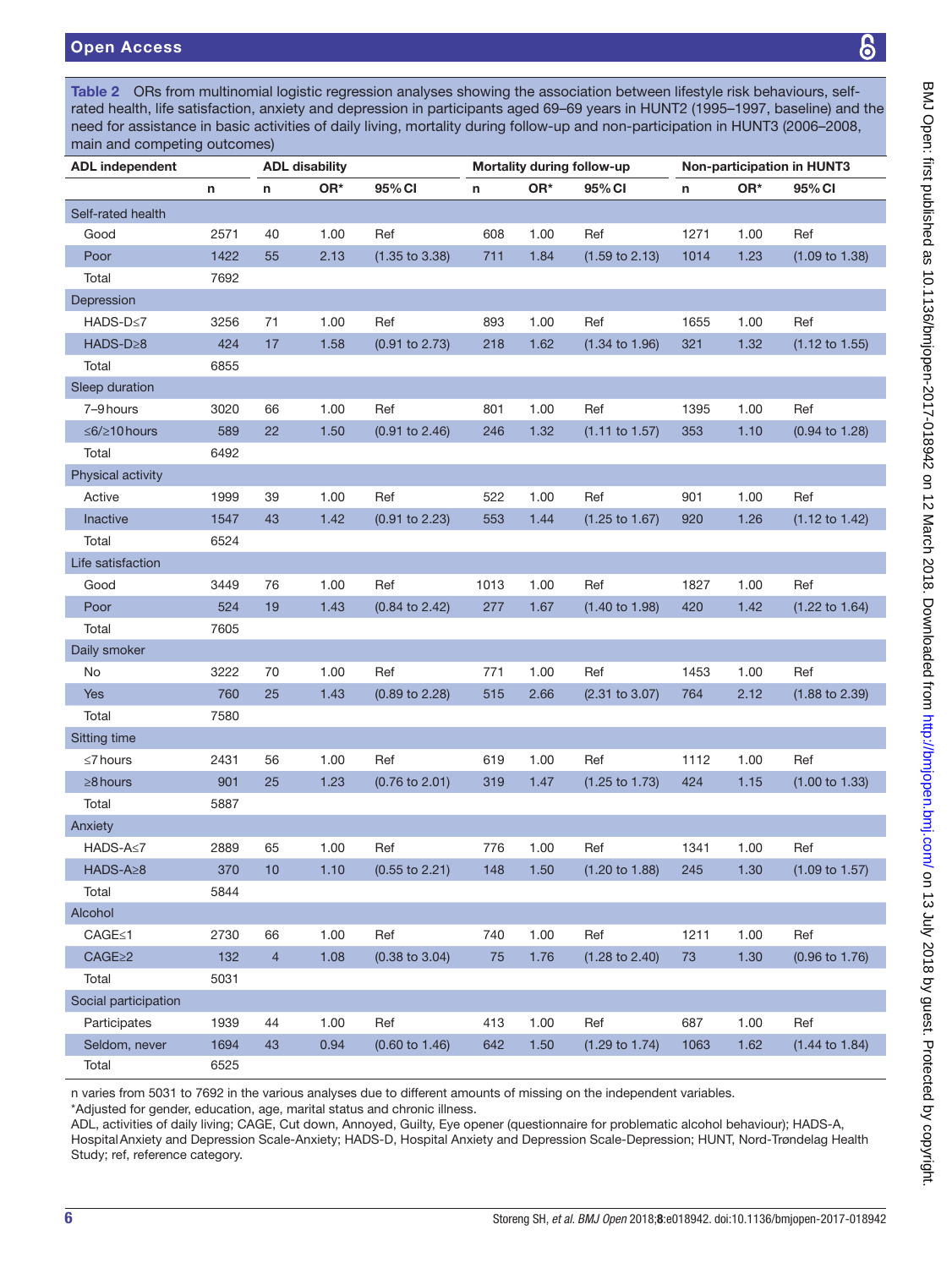န

<span id="page-6-0"></span>Table 3 ORs from multinomial logistic regression showing the association between lifestyle risk behaviours, self-rated health, life satisfaction, anxiety and depression in participants aged 69–69 years in HUNT2 (1995–1997, baseline) and the need for assistance in instrumental activities of daily living, mortality during follow-up and non-participation in HUNT3 (2006–2008, main and competing outcomes)

| <b>IADL</b> independent |      | <b>IADL disability</b> |      | Mortality during follow-up |      |      | Non-participation in HUNT3 |      |      |                           |
|-------------------------|------|------------------------|------|----------------------------|------|------|----------------------------|------|------|---------------------------|
|                         | n    | n                      | OR*  | 95% CI                     | n    | OR*  | 95% CI                     | n    | OR*  | 95% CI                    |
| Self-rated health       |      |                        |      |                            |      |      |                            |      |      |                           |
| Good                    | 2230 | 371                    | 1.00 | Ref                        | 608  | 1.00 | Ref                        | 1271 | 1.00 | Ref                       |
| Poor                    | 1019 | 451                    | 2.30 | (1.93 to 2.74)             | 711  | 2.21 | $(1.90 \text{ to } 2.58)$  | 1014 | 1.46 | $(1.29 \text{ to } 1.66)$ |
| Total                   | 7675 |                        |      |                            |      |      |                            |      |      |                           |
| Depression              |      |                        |      |                            |      |      |                            |      |      |                           |
| HADS-D≤7                | 2700 | 616                    | 1.00 | Ref                        | 893  | 1.00 | Ref                        | 1655 | 1.00 | Ref                       |
| HADS-D≥8                | 297  | 141                    | 1.79 | $(1.43 \text{ to } 2.24)$  | 218  | 1.90 | $(1.55 \text{ to } 2.32)$  | 321  | 1.53 | $(1.28 \text{ to } 1.82)$ |
| Total                   | 6841 |                        |      |                            |      |      |                            |      |      |                           |
| Sleep duration          |      |                        |      |                            |      |      |                            |      |      |                           |
| 7-9 hours               | 2498 | 575                    | 1.00 | Ref                        | 801  | 1.00 | Ref                        | 1395 | 1.00 | Ref                       |
| ≤6/≥10 hours            | 447  | 162                    | 1.36 | $(1.11$ to $1.68)$         | 246  | 1.42 | $(1.18 \text{ to } 1.70)$  | 353  | 1.17 | $(1.00 \text{ to } 1.38)$ |
| Total                   | 6477 |                        |      |                            |      |      |                            |      |      |                           |
| Physical activity       |      |                        |      |                            |      |      |                            |      |      |                           |
| Active                  | 1696 | 334                    | 1.00 | Ref                        | 522  | 1.00 | Ref                        | 901  | 1.00 | Ref                       |
| Inactive                | 1214 | 371                    | 1.61 | $(1.36 \text{ to } 1.91)$  | 553  | 1.60 | $(1.38 \text{ to } 1.86)$  | 920  | 1.38 | $(1.22 \text{ to } 1.57)$ |
| Total                   | 6511 |                        |      |                            |      |      |                            |      |      |                           |
| Life satisfaction       |      |                        |      |                            |      |      |                            |      |      |                           |
| Good                    | 2886 | 626                    | 1.00 | Ref                        | 1013 | 1.00 | Ref                        | 1827 | 1.00 | Ref                       |
| Poor                    | 351  | 188                    | 2.29 | $(1.86 \text{ to } 2.81)$  | 277  | 2.11 | $(1.75 \text{ to } 2.54)$  | 420  | 1.77 | $(1.51$ to 2.08)          |
| Total                   | 7588 |                        |      |                            |      |      |                            |      |      |                           |
| Daily smoker            |      |                        |      |                            |      |      |                            |      |      |                           |
| No                      | 2635 | 645                    | 1.00 | Ref                        | 771  | 1.00 | Ref                        | 1453 | 1.00 | Ref                       |
| Yes                     | 605  | 175                    | 1.15 | $(0.95 \text{ to } 1.39)$  | 515  | 2.73 | $(2.35 \text{ to } 3.17)$  | 764  | 2.17 | (1.91 to 2.47)            |
| Total                   | 7563 |                        |      |                            |      |      |                            |      |      |                           |
| Sitting time            |      |                        |      |                            |      |      |                            |      |      |                           |
| $\leq$ 7 hours          | 2009 | 466                    | 1.00 | Ref                        | 619  | 1.00 | Ref                        | 1112 | 1.00 | Ref                       |
| $\geq 8$ hours          | 708  | 215                    | 1.40 | $(1.16 \text{ to } 1.69)$  | 319  | 1.59 | $(1.34 \text{ to } 1.89)$  | 424  | 1.24 | $(1.07 \text{ to } 1.44)$ |
| Total                   | 5871 |                        |      |                            |      |      |                            |      |      |                           |
| Anxiety                 |      |                        |      |                            |      |      |                            |      |      |                           |
| HADS-A≤7                | 2384 | 558                    | 1.00 | Ref                        | 776  | 1.00 | Ref                        | 1341 | 1.00 | Ref                       |
| $HADS-A28$              | 278  | 99                     | 1.43 | $(1.11 \text{ to } 1.86)$  | 148  | 1.65 | $(1.31 \text{ to } 2.08)$  | 245  | 1.43 | $(1.17 \text{ to } 1.73)$ |
| Total                   | 5829 |                        |      |                            |      |      |                            |      |      |                           |
| Alcohol                 |      |                        |      |                            |      |      |                            |      |      |                           |
| CAGE≤1                  | 2248 | 530                    | 1.00 | Ref                        | 740  | 1.00 | Ref                        | 1211 | 1.00 | Ref                       |
| $CAGE \geq 2$           | 106  | 30                     | 1.04 | $(0.68 \text{ to } 1.59)$  | 75   | 1.76 | $(1.27$ to 2.44)           | 73   | 1.30 | $(0.94 \text{ to } 1.79)$ |
| Total                   | 5013 |                        |      |                            |      |      |                            |      |      |                           |
| Social participation    |      |                        |      |                            |      |      |                            |      |      |                           |
| Participates            | 1600 | 374                    | 1.00 | Ref                        | 413  | 1.00 | Ref                        | 687  | 1.00 | Ref                       |
| Seldom, never           | 1368 | 362                    | 1.01 | $(0.85 \text{ to } 1.20)$  | 642  | 1.50 | $(1.29 \text{ to } 1.76)$  | 1063 | 1.63 | $(1.43 \text{ to } 1.85)$ |
| Total                   | 6509 |                        |      |                            |      |      |                            |      |      |                           |

n varies from 5013 to 7675 in the various analyses due to different amounts of missing on the independent variables.

\*Adjusted for gender, education, age, marital status and chronic illness.

CAGE, Cut down, Annoyed, Guilty, Eye opener (questionnaire for problematic alcohol behaviour) HADS-A, Hospital Anxiety and Depression Scale-Anxiety; HADS-D, Hospital Anxiety and Depression Scale-Depression; HUNT, Nord-Trøndelag Health Study, IADL, instrumental activities of daily living; ref, reference category.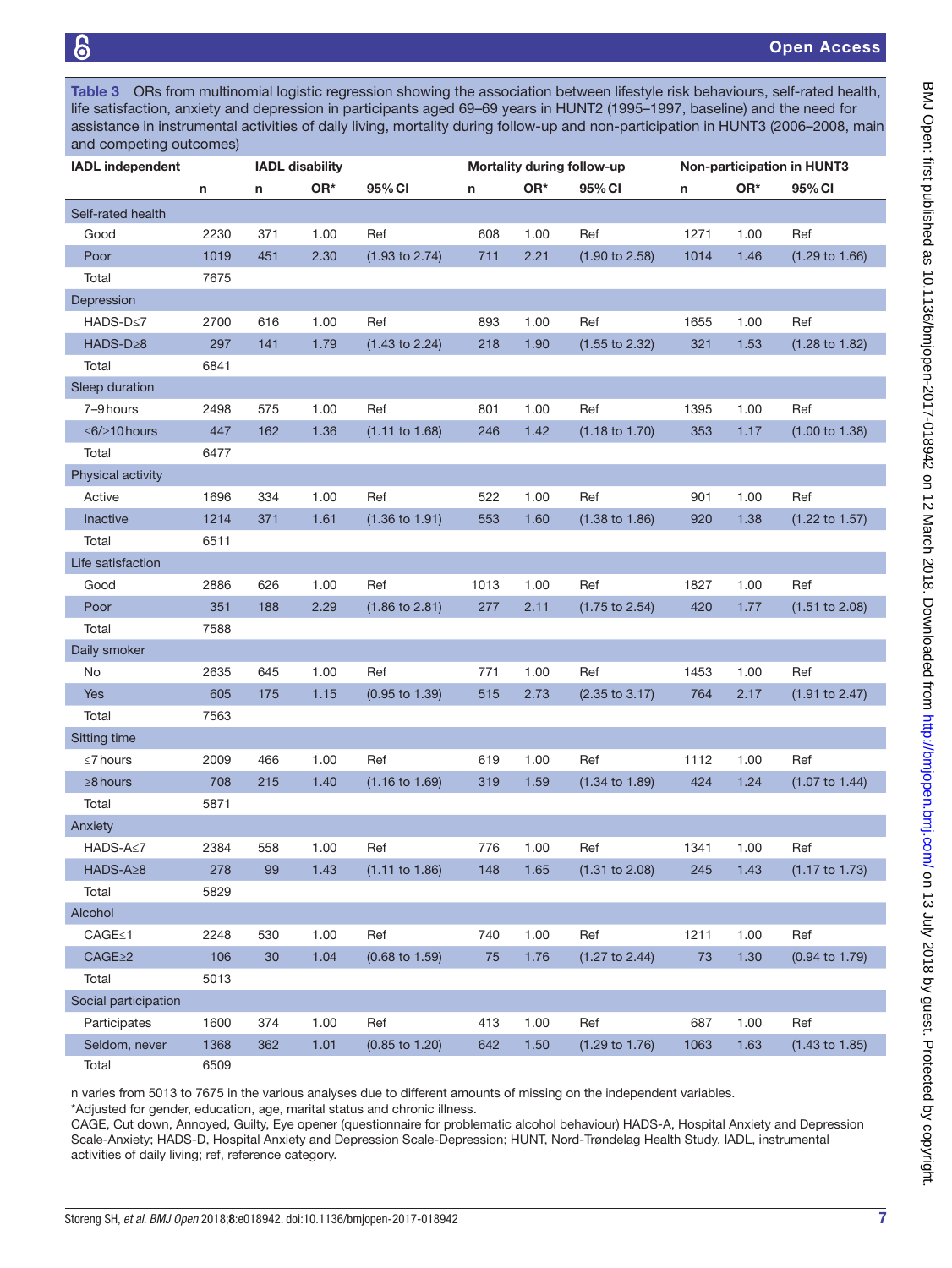have been found to have lower socioeconomic status, higher mortality, and higher prevalence of smoking and problematic alcohol behaviours. $51$  We found that the studied risk factors were, in general, stronger risk factors for mortality during follow-up compared with ADL and IADL disability, and that smoking and low social participation were the strongest risk factors for non-participation in HUNT3. The results may therefore represent the healthier part of the population. There were few elderly reporting needing assistance in ADLs compared with IADLs. Abilities to perform the basic ADLs such as walking and eating are fundamental for independent living, and may also be determinants for participating in the HUNT Study. The results from this study could be generalised to populations comparable with the Norwegian setting with low mortality and a high number of elderly. Further, it is limited to community-dwelling elderly since institutionalised elderly are not included in the HUNT Study.

Our results confirmed previous findings that poor self-rated health, $^{23\ 26}$  depression, $^{23\ 25\ 52\ 53}$  physical inac-tivity<sup>[21–24](#page-8-9)</sup> and smoking<sup>232728</sup> were risk factors for functional decline and ADL/IADL disabilities. Few studies have investigated the association between anxiety, life satisfaction, sitting time and sleeping time and ADL/ IADL disability—we found an association between all factors and ADL and IADL disability. In contrast to previous studies where problematic alcohol behaviour<sup>23</sup> <sup>27</sup> <sup>29–31</sup> has been found to influence functional disability, we found no such associations. It has further been found a U-shaped relationship between abstainers, moderate drinkers and heavy drinkers, and functional status. $27$  We used the CAGE questionnaire and therefore only investigated one end of the scale by looking at problematic alcohol behaviour. Focusing on problem drinkers would bias the results towards finding an association with functional disability. However, including abstainers in non-drinkers could have cancelled out the effects and explain why we did not find any association between problematic alcohol behaviour and ADL and IADL disability. Further, a small number of participants reporting problematic alcohol behaviour (4.8%) resulted in large uncertainties associated with the effect estimates.

Social participation has also been found to be associated with functional disability,  $23 \times 28 \times 32 - 35$  in contrast to our results. The measurement of social participation varies between studies,  $33 \times 34$  which could be an explanation for the contrast between our findings and previous research. Further, it must be noted that heterogeneity in methods and measurements of functional decline hampers the comparability between studies. $54$  The association between risk factors and IADLs has been found to vary with the age group studied, $55$  and what constitutes risk factors can be different for the 'young old' and 'old old'.<sup>24</sup>

The strong associations between self-rated health, life satisfaction and depression and the need for assistance in one or more ADLs point out the

importance of subjective perceptions and coping as important factors for future ADL/IADL function. Further, excessive sitting time, short or prolonged sleeping time and physical inactivity seemed to be the most important lifestyle risk factors for ADL/ IADL disability. This highlights sleep duration and sitting time as emerging risk factors. However, it must be noted that the causality and interrelationship between the studied variables have not been properly established. Life satisfaction is associated with depression<sup>56</sup> and self-rated health, and it seems to be different for men and women.<sup>57</sup> There could also be different risk factors for each individual activity of daily living.<sup>[58](#page-9-5)</sup> Investigating separate ADL and IADL functions is beyond the scope of this paper, but differentiation between basic and instrumental ADLs in the HUNT material has been found useful since they seem to be associated with different variables.<sup>[59](#page-9-6)</sup>

The results from this study show that subjective perceptions such as self-rated health, life satisfaction and depression were the most important risk factors for ADL/IADL disability. This highlights possible targets for prevention purposes available for policy makers. Clinicians could also focus on the same factors in their meetings with elderly patients to prevent future ADL/ IADL decline. Short or prolonged sleep duration and excessive sitting time showed high associations with ADL/IADL disability in this study, but further research is needed to determine the relationship between these emerging risk factors and elderly's function in ADLs and IADLs.

Acknowledgements The Nord-Trøndelag Health Study (the HUNT Study) is a collaboration between the HUNT Research Centre (Faculty of Medicine and Health Sciences, Norwegian University of Science and Technology, NTNU), the Nord-Trøndelag County Council, the Central Norway Health Authority and the Norwegian Institute of Public Health.

Contributors All authors (SHS, ERS and SK) contributed substantially to the conceptualisation and design of the study. SHS performed the statistical analysis under supervision of ERS and SK, and all authors contributed to the interpretation of the data. SHS wrote the first draft of the article, and ERS and SK revised it critically for important intellectual content. All authors have read and approved the final version of the manuscript to be published.

Funding This study was funded by the Norwegian Research Council and the Faculty of Medicine and Health Sciences at the Norwegian University of Science and Technology (NTNU) through the Student Research Programme at NTNU, and by the Norwegian Medical Students' Association (NMSA).

Competing interests None declared.

Patient consent Obtained.

Ethics approval The Regional Committee for Medical Research Ethics in Norway approved the study.

Provenance and peer review Not commissioned; externally peer reviewed.

Data sharing statement No additional data are available.

Open Access This is an Open Access article distributed in accordance with the Creative Commons Attribution Non Commercial (CC BY-NC 4.0) license, which permits others to distribute, remix, adapt, build upon this work non-commercially, and license their derivative works on different terms, provided the original work is properly cited and the use is non-commercial. See: [http://creativecommons.org/](http://creativecommons.org/licenses/by-nc/4.0/) [licenses/by-nc/4.0/](http://creativecommons.org/licenses/by-nc/4.0/)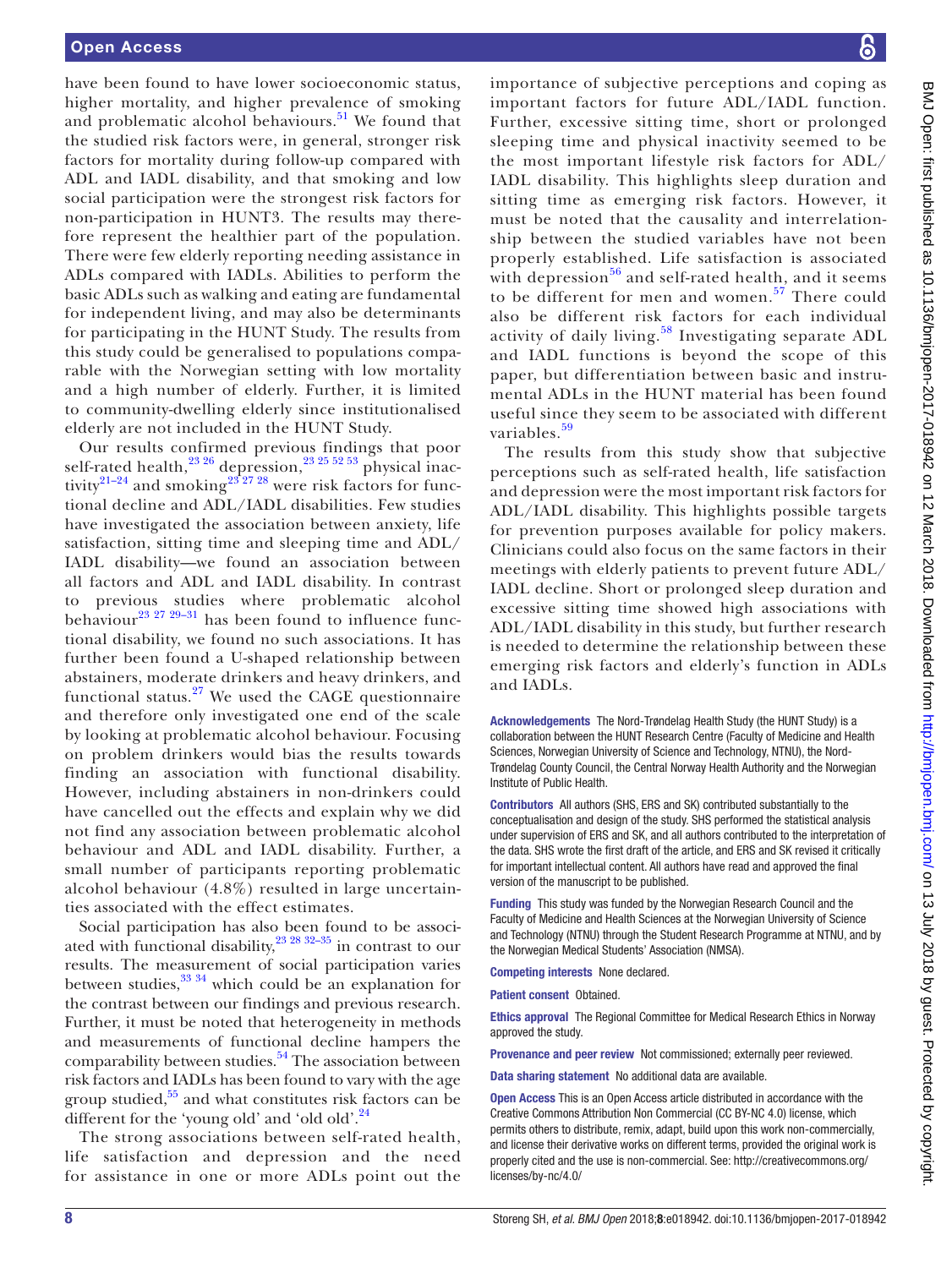# Open Access

© Article author(s) (or their employer(s) unless otherwise stated in the text of the article) 2018. All rights reserved. No commercial use is permitted unless otherwise expressly granted.

# **REFERENCES**

- <span id="page-8-0"></span>1. Bloom DE, Chatterji S, Kowal P, *et al*. Macroeconomic implications of population ageing and selected policy responses. *[Lancet](http://dx.doi.org/10.1016/S0140-6736(14)61464-1)* 2015;385:649–57.
- <span id="page-8-1"></span>2. Syse A, Pham DQ, Keilman N. Befolkningsframskrivninger 2016- 2100: Dødelighet og levealder [Population projections 2106-2100: Mortality and life expectancy (Norwegian)]. *Økonomiske analyser* 2016;3.
- <span id="page-8-2"></span>3. Prince MJ, Wu F, Guo Y, *et al*. The burden of disease in older people and implications for health policy and practice. *[Lancet](http://dx.doi.org/10.1016/S0140-6736(14)61347-7)* 2015;385:549–62.
- <span id="page-8-3"></span>4. Chatterji S, Byles J, Cutler D, *et al*. Health, functioning, and disability in older adults—present status and future implications. *[Lancet](http://dx.doi.org/10.1016/S0140-6736(14)61462-8)* 2015;385:563–75.
- <span id="page-8-4"></span>5. Noelker LS, Browdie R. Sidney Katz, MD: a new paradigm for chronic illness and long-term care. *[Gerontologist](http://dx.doi.org/10.1093/geront/gnt086)* 2014;54:13–20.
- 6. Moe JO, Hagen TP. Trends and variation in mild disability and functional limitations among older adults in Norway, 1986–2008. *[Eur](http://dx.doi.org/10.1007/s10433-011-0179-3)  [J Ageing](http://dx.doi.org/10.1007/s10433-011-0179-3)* 2011;8:49–61.
- 7. Christensen K, Thinggaard M, Oksuzyan A, *et al*. Physical and cognitive functioning of people older than 90 years: a comparison of two Danish cohorts born 10 years apart. *[Lancet](http://dx.doi.org/10.1016/S0140-6736(13)60777-1)* 2013;382:1507–13.
- 8. Engberg H, Christensen K, Andersen-Ranberg K, *et al*. Improving activities of daily living in danish centenarians--but only in women: a comparative study of two birth cohorts born in 1895 and 1905. *[J](http://dx.doi.org/10.1093/gerona/63.11.1186)  [Gerontol A Biol Sci Med Sci](http://dx.doi.org/10.1093/gerona/63.11.1186)* 2008;63:1186–92.
- 9. Falk H, Johansson L, Östling S, *et al*. Functional disability and ability 75-year-olds: a comparison of two Swedish cohorts born 30 years apart. *[Age Ageing](http://dx.doi.org/10.1093/ageing/afu018)* 2014;43:636–41.
- 10. Bravell ME, Berg S, Malmberg B. Health, functional capacity, formal care, and survival in the oldest old: a longitudinal study. *[Arch](http://dx.doi.org/10.1016/j.archger.2007.02.003)  [Gerontol Geriatr](http://dx.doi.org/10.1016/j.archger.2007.02.003)* 2008;46:1–14.
- 11. Sulander T, Martelin T, Sainio P, *et al*. Trends and educational disparities in functional capacity among people aged 65–84 years. *[Int](http://dx.doi.org/10.1093/ije/dyl183) [J Epidemiol](http://dx.doi.org/10.1093/ije/dyl183)* 2006;35:1255–61.
- 12. Freedman VA, Martin LG, Schoeni RF. Recent trends in disability and functioning among older adults in the United States: a systematic review. *[JAMA](http://dx.doi.org/10.1001/jama.288.24.3137)* 2002;288:3137–46.
- 13. Sjölund BM, Wimo A, Engström M, *et al*. Incidence of ADL Disability in Older Persons, Physical Activities as a Protective Factor and the Need for Informal and Formal Care--Results from the SNAC-N Project. *[PLoS One](http://dx.doi.org/10.1371/journal.pone.0138901)* 2015;10:e0138901.
- <span id="page-8-5"></span>14. Sjölund BM, Wimo A, Qiu C, *et al*. Time trends in prevalence of activities of daily living (ADL) disability and survival: comparing two populations (aged 78+ years) living in a rural area in Sweden. *[Arch](http://dx.doi.org/10.1016/j.archger.2013.12.004)  [Gerontol Geriatr](http://dx.doi.org/10.1016/j.archger.2013.12.004)* 2014;58:370–5.
- 15. Nybo H, Gaist D, Jeune B, *et al*. Functional Status and Self-Rated Health in 2,262 Nonagenarians: The Danish 1905 Cohort Survey. *[J](http://dx.doi.org/10.1046/j.1532-5415.2001.49121.x)  [Am Geriatr Soc](http://dx.doi.org/10.1046/j.1532-5415.2001.49121.x)* 2001;49:601–9.
- <span id="page-8-6"></span>16. Millán-Calenti JC, Tubío J, Pita-Fernández S, *et al*. Prevalence of functional disability in activities of daily living (ADL), instrumental activities of daily living (IADL) and associated factors, as predictors of morbidity and mortality. *[Arch Gerontol Geriatr](http://dx.doi.org/10.1016/j.archger.2009.04.017)* 2010;50:306–10.
- <span id="page-8-7"></span>17. Gaugler JE, Duval S, Anderson KA, *et al*. Predicting nursing home admission in the U.S: a meta-analysis. *[BMC Geriatr](http://dx.doi.org/10.1186/1471-2318-7-13)* 2007;7:13.
- 18. Luppa M, Luck T, Weyerer S, *et al*. Prediction of institutionalization in the elderly. A systematic review. *[Age Ageing](http://dx.doi.org/10.1093/ageing/afp202)* 2010;39:31–8.
- 19. Preyde M, Brassard K. Evidence-based risk factors for adverse health outcomes in older patients after discharge home and assessment tools: a systematic review. *[J Evid Based Soc Work](http://dx.doi.org/10.1080/15433714.2011.542330)* 2011;8:445–68.
- <span id="page-8-8"></span>20. Gill TM, Robison JT, Tinetti ME. Predictors of recovery in activities of daily living among disabled older persons living in the community. *[J](http://dx.doi.org/10.1046/j.1525-1497.1997.07161.x)  [Gen Intern Med](http://dx.doi.org/10.1046/j.1525-1497.1997.07161.x)* 1997;12:757–62.
- <span id="page-8-9"></span>21. Tak E, Kuiper R, Chorus A, *et al*. Prevention of onset and progression of basic ADL disability by physical activity in community dwelling older adults: A meta-analysis. *[Ageing Res Rev](http://dx.doi.org/10.1016/j.arr.2012.10.001)* 2013;12:329–38.
- 22. Vermeulen J, Neyens JCL, van Rossum E, *et al*. Predicting ADL disability in community-dwelling elderly people using physical frailty indicators: a systematic review. *[BMC Geriatr](http://dx.doi.org/10.1186/1471-2318-11-33)* 2011;11:33.
- <span id="page-8-10"></span>23. Stuck AE, Walthert JM, Nikolaus T, *et al*. Risk factors for functional status decline in community-living elderly people: a systematic literature review. *[Soc Sci Med](http://dx.doi.org/10.1016/S0277-9536(98)00370-0)* 1999;48:445–69.
- <span id="page-8-21"></span>24. van der Vorst A, Zijlstra GAR, Witte ND, *et al*. Limitations in activities of daily living in community-dwelling people aged 75 and over: a systematic literature review of risk and protective factors. *[PLoS One](http://dx.doi.org/10.1371/journal.pone.0165127)* 2016;11:e0165127.
- 25. Hoogerduijn JG, Schuurmans MJ, Duijnstee MSH, *et al*. A systematic review of predictors and screening instruments to identify older hospitalized patients at risk for functional decline. *[J Clin Nurs](http://dx.doi.org/10.1111/j.1365-2702.2006.01579.x)* 2007;16:46–57.
- 26. Tas U, Verhagen AP, Bierma-Zeinstra SM, *et al*. Prognostic factors of disability in older people: a systematic review. *[Br J Gen Pract](http://www.ncbi.nlm.nih.gov/pubmed/17394736)* 2007;57:319–23.
- <span id="page-8-19"></span>27. Sulander T, Martelin T, Rahkonen O, *et al*. Associations of functional ability with health-related behavior and body mass index among the elderly. *[Arch Gerontol Geriatr](http://dx.doi.org/10.1016/j.archger.2004.08.003)* 2005;40:185–99.
- 28. d'Orsi E, Xavier AJ, Steptoe A, *et al*. Socioeconomic and lifestyle factors related to instrumental activity of daily living dynamics: results from the English Longitudinal Study of Ageing. *[J Am Geriatr Soc](http://dx.doi.org/10.1111/jgs.12990)* 2014;62:1630–9.
- 29. León-Muñoz LM, Guallar-Castillón P, García-Esquinas E, *et al*. Alcohol drinking patterns and risk of functional limitations in two cohorts of older adults. *[Clin Nutr](http://dx.doi.org/10.1016/j.clnu.2016.05.005)* 2017;36:831–8.
- 30. Karlamangla AS, Sarkisian CA, Kado DM, *et al*. Light to moderate alcohol consumption and disability: variable benefits by health status. *[Am J Epidemiol](http://dx.doi.org/10.1093/aje/kwn294)* 2009;169:96–104.
- 31. Lin JC, Guerrieri JG, Moore AA. Drinking patterns and the development of functional limitations in older adults: longitudinal analyses of the health and retirement survey. *[J Aging Health](http://dx.doi.org/10.1177/0898264310397541)* 2011;23:806–21.
- 32. Haga H, Shibata H, Ueno M, *et al*. Factors contributing to longitudinal changes in activities of daily living (ADL): The Koganei study. *[J Cross Cult Gerontol](http://dx.doi.org/10.1007/BF00117113)* 1991;6:91–9.
- <span id="page-8-20"></span>33. Avlund K, Lund R, Holstein BE, *et al*. The impact of structural and functional characteristics of social relations as determinants of functional decline. *[J Gerontol B Psychol Sci Soc Sci](http://dx.doi.org/10.1093/geronb/59.1.S44)* 2004;59:S44–S51.
- 34. Tomioka K, Kurumatani N, Hosoi H. Association between social participation and 3-year change in instrumental activities of daily living in community-dwelling elderly adults. *[J Am Geriatr Soc](http://dx.doi.org/10.1111/jgs.14447)* 2017;65:107–13.
- 35. Tomioka K, Kurumatani N, Hosoi H. Association between social participation and instrumental activities of daily living among community-dwelling older adults. *[J Epidemiol](http://dx.doi.org/10.2188/jea.JE20150253)* 2016;26:553–61.
- <span id="page-8-11"></span>36. Andersson LB, Marcusson J, Wressle E. Health-related quality of life and activities of daily living in 85-year-olds in Sweden. *[Health Soc](http://dx.doi.org/10.1111/hsc.12088)  [Care Community](http://dx.doi.org/10.1111/hsc.12088)* 2014;22:368–74.
- <span id="page-8-12"></span>37. Gallicchio L, Kalesan B. Sleep duration and mortality: a systematic review and meta-analysis. *[J Sleep Res](http://dx.doi.org/10.1111/j.1365-2869.2008.00732.x)* 2009;18:148–58.
- 38. Cappuccio FP, D'Elia L, Strazzullo P, *et al*. Sleep duration and all-cause mortality: a systematic review and meta-analysis of prospective studies. *[Sleep](http://dx.doi.org/10.1093/sleep/33.5.585)* 2010;33:585–92.
- 39. Cappuccio FP, Cooper D, D'Elia L, *et al*. Sleep duration predicts cardiovascular outcomes: a systematic review and meta-analysis of prospective studies. *[Eur Heart J](http://dx.doi.org/10.1093/eurheartj/ehr007)* 2011;32:1484–92.
- 40. Alvarez GG, Ayas NT. The impact of daily sleep duration on health: a review of the literature. *[Prog Cardiovasc Nurs](http://dx.doi.org/10.1111/j.0889-7204.2004.02422.x)* 2004;19:56–9.
- 41. Chau JY, Grunseit AC, Chey T, *et al*. Daily sitting time and all-cause mortality: a meta-analysis. *[PLoS One](http://dx.doi.org/10.1371/journal.pone.0080000)* 2013;8:e80000.
- 42. Biswas A, Oh PI, Faulkner GE, *et al*. Sedentary time and its association with risk for disease incidence, mortality, and hospitalization in adults: a systematic review and meta-analysis. *[Ann](http://dx.doi.org/10.7326/M14-1651)  [Intern Med](http://dx.doi.org/10.7326/M14-1651)* 2015;162:123–32.
- 43. Dunstan DW, Howard B, Healy GN, *et al*. Too much sitting--a health hazard. *[Diabetes Res Clin Pract](http://dx.doi.org/10.1016/j.diabres.2012.05.020)* 2012;97:368–76.
- <span id="page-8-13"></span>44. Crimmins EM. Trends in the health of the elderly. *[Annu Rev Public](http://dx.doi.org/10.1146/annurev.publhealth.25.102802.124401)  [Health](http://dx.doi.org/10.1146/annurev.publhealth.25.102802.124401)* 2004;25:79–98.
- <span id="page-8-14"></span>45. Statistics Norway. Highest level of education in Oslo. 2017 [https://](https://www.ssb.no/en/utdanning/artikler-og-publikasjoner/highest-level-of-education-in-oslo) [www.ssb.no/en/utdanning/artikler-og-publikasjoner/highest-level-of](https://www.ssb.no/en/utdanning/artikler-og-publikasjoner/highest-level-of-education-in-oslo)[education-in-oslo](https://www.ssb.no/en/utdanning/artikler-og-publikasjoner/highest-level-of-education-in-oslo) (accessed 23 Oct 2017).
- <span id="page-8-16"></span>46. Holmen J, Midthjell K, Ø K, *et al*. The Nord-Trøndelag Health Study 1995–97 (HUNT 2). *Norsk Epidemiologi* 2003;13:19–32.
- 47. Statistics Norway. Smoking habits, 2015. 2016 [https://www.ssb.no/](https://www.ssb.no/helse/statistikker/royk/aar/2016-01-14) [helse/statistikker/royk/aar/2016-01-14](https://www.ssb.no/helse/statistikker/royk/aar/2016-01-14) (accessed 23 Oct 2017).
- <span id="page-8-15"></span>48. Krokstad S, Langhammer A, Hveem K, *et al*. Cohort Profile: the HUNT Study, Norway. *[Int J Epidemiol](http://dx.doi.org/10.1093/ije/dys095)* 2013;42:968–77.
- <span id="page-8-17"></span>49. Skogen JC, Overland S, Knudsen AK, *et al*. Concurrent validity of the CAGE questionnaire. The Nord-Trøndelag Health Study. *[Addict](http://dx.doi.org/10.1016/j.addbeh.2010.11.010)  [Behav](http://dx.doi.org/10.1016/j.addbeh.2010.11.010)* 2011;36:302–7.
- <span id="page-8-18"></span>50. Bjelland I, Dahl AA, Haug TT, *et al*. The validity of the Hospital Anxiety and Depression Scale. An updated literature review. *[J Psychosom](http://www.ncbi.nlm.nih.gov/pubmed/11832252)  [Res](http://www.ncbi.nlm.nih.gov/pubmed/11832252)* 2002;52:69–77.